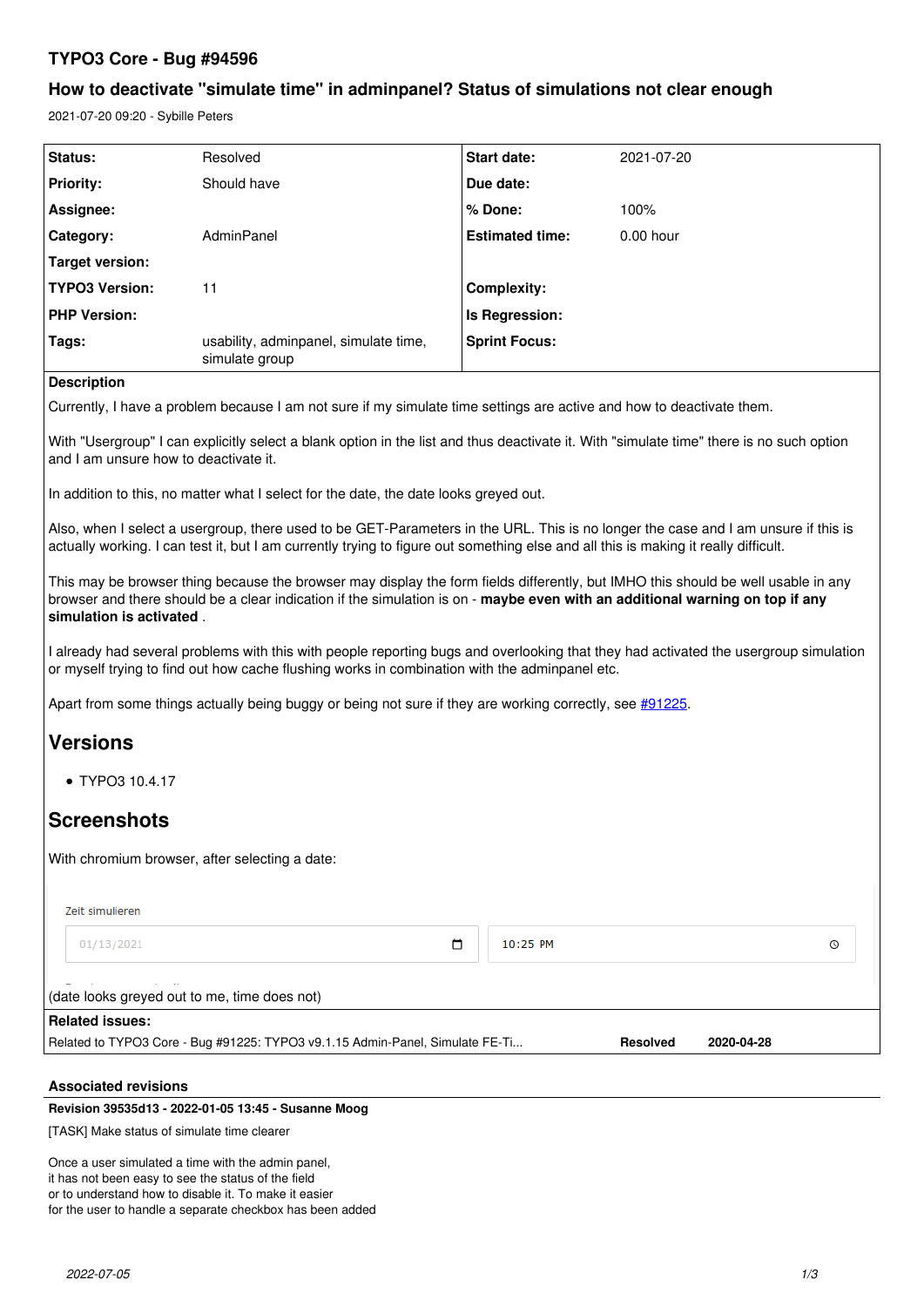that allows enabling or disabling the simulate time feature.

Resolves: #94596 Releases: main, 11.5 Change-Id: I309475f19f64dd8324f2466082d979d0afdbd501 Reviewed-on:<https://review.typo3.org/c/Packages/TYPO3.CMS/+/72826> Tested-by: Stefan Bürk <[stefan@buerk.tech](mailto:stefan@buerk.tech)> Tested-by: core-ci [<typo3@b13.com](mailto:typo3@b13.com)> Tested-by: Sybille Peters <<u>[sypets@gmx.de](mailto:sypets@gmx.de)</u>> Tested-by: Christian Kuhn <<u>[lolli@schwarzbu.ch](mailto:lolli@schwarzbu.ch)</u>> Reviewed-by: Stefan Bürk <[stefan@buerk.tech>](mailto:stefan@buerk.tech) Reviewed-by: Christian Kuhn [<lolli@schwarzbu.ch>](mailto:lolli@schwarzbu.ch)

## **Revision 468b1f6a - 2022-01-05 13:45 - Susanne Moog**

[TASK] Make status of simulate time clearer

Once a user simulated a time with the admin panel, it has not been easy to see the status of the field or to understand how to disable it. To make it easier for the user to handle a separate checkbox has been added that allows enabling or disabling the simulate time feature.

Resolves: #94596 Releases: main, 11.5 Change-Id: I309475f19f64dd8324f2466082d979d0afdbd501 Reviewed-on:<https://review.typo3.org/c/Packages/TYPO3.CMS/+/72883> Tested-by: core-ci [<typo3@b13.com](mailto:typo3@b13.com)> Tested-by: Christian Kuhn <[lolli@schwarzbu.ch](mailto:lolli@schwarzbu.ch)> Reviewed-by: Christian Kuhn [<lolli@schwarzbu.ch>](mailto:lolli@schwarzbu.ch)

#### **History**

## **#1 - 2021-07-20 09:28 - Sybille Peters**

*- Related to Bug #91225: TYPO3 v9.1.15 Admin-Panel, Simulate FE-Time not working added*

#### **#2 - 2021-07-20 09:30 - Sybille Peters**

*- Description updated*

#### **#3 - 2021-07-20 09:31 - Sybille Peters**

*- Description updated*

#### **#4 - 2021-07-20 09:32 - Sybille Peters**

*- Description updated*

#### **#5 - 2021-07-20 09:33 - Sybille Peters**

*- Description updated*

#### **#6 - 2022-01-02 12:13 - Gerrit Code Review**

*- Status changed from New to Under Review*

Patch set 1 for branch **main** of project **Packages/TYPO3.CMS** has been pushed to the review server. It is available at <https://review.typo3.org/c/Packages/TYPO3.CMS/+/72826>

#### **#7 - 2022-01-04 10:36 - Gerrit Code Review**

Patch set 2 for branch **main** of project **Packages/TYPO3.CMS** has been pushed to the review server. It is available at <https://review.typo3.org/c/Packages/TYPO3.CMS/+/72826>

#### **#8 - 2022-01-05 13:26 - Gerrit Code Review**

Patch set 1 for branch **11.5** of project **Packages/TYPO3.CMS** has been pushed to the review server. It is available at <https://review.typo3.org/c/Packages/TYPO3.CMS/+/72883>

#### **#9 - 2022-01-05 13:50 - Susanne Moog**

- *Status changed from Under Review to Resolved*
- *% Done changed from 0 to 100*